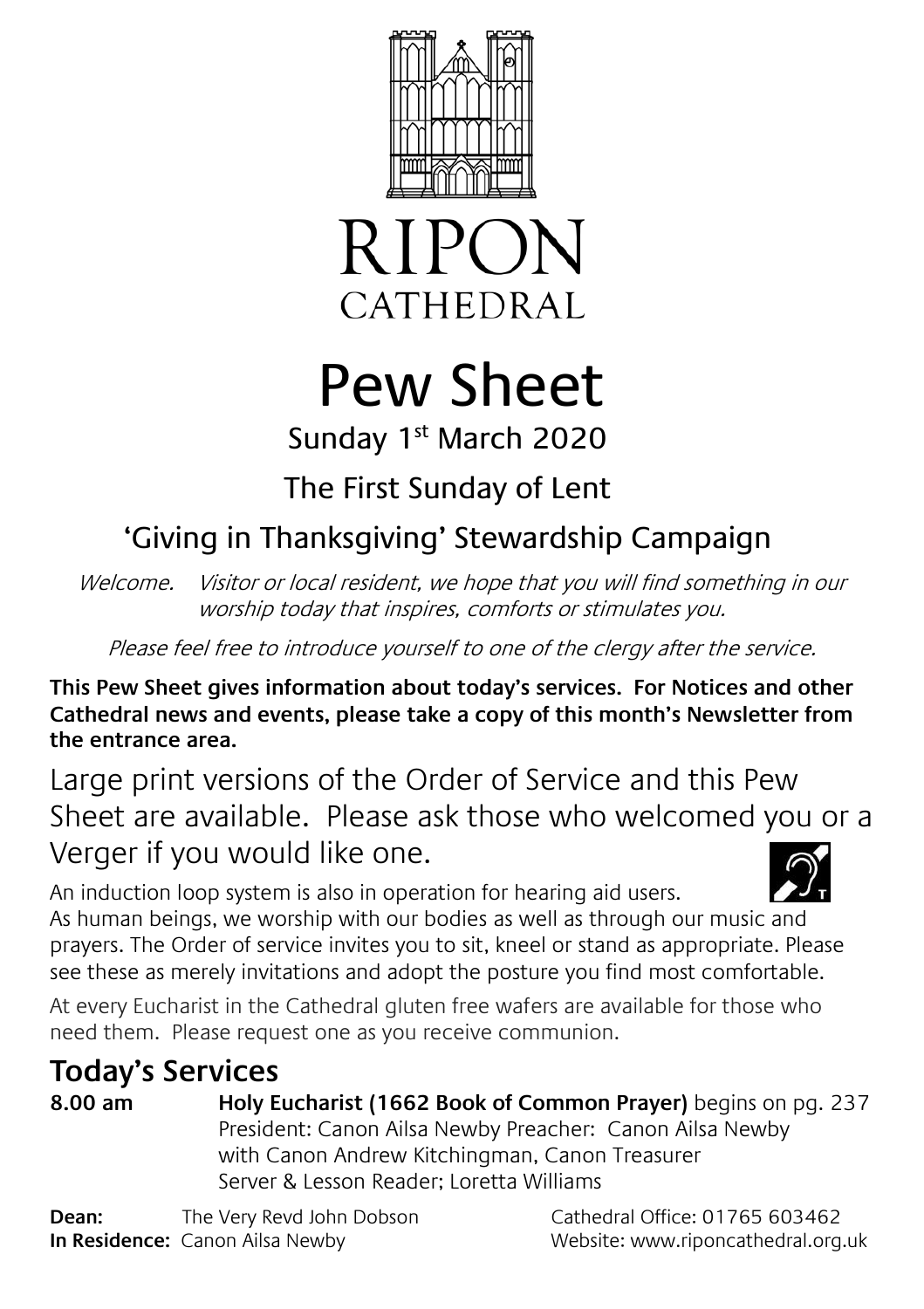Members of the congregation are welcome to remain seated, stand or kneel as the priest enters – as they feel most comfortable. As the priest introduces the service, please sit or kneel. Readings & Collect pg. 86

#### **9.30 am Morning Prayer** Psalm 119 [1-16-]

**10.30am Sung Eucharist** President: Rev'd Dan Sladden Preacher: The Dean with Canon Andrew Kitchingman, Canon Treasurer

#### **You are warmly invited to stay for coffee, tea or juice after the 10.30am Service and Children's Church**

**12.30 pm Holy Eucharist (1662 BCP)** President: The Dean

**1.15pm Holy Baptism** Phoenix Ryan Officiant: Rev'd Caitlin Carmichael-Davis

#### **3.30 pm Evensong**

| Responses | Holmes | Hymns: 64, 70i | Psalm: 50 [1-15]                                                            |
|-----------|--------|----------------|-----------------------------------------------------------------------------|
| Setting   |        |                | Fourth Service <i>Batten</i> Anthem Lord, le me know mine end <i>Greene</i> |
| Voluntary |        |                | Aus tiefer Not schrei ich zu dir BWV 686 J S Bach (1685-1750)               |

### **Diary for the Week**

| Morning Prayer:  |                                                   | Monday to Saturday at 8.30am                            |                                                                                                                                                           |  |  |
|------------------|---------------------------------------------------|---------------------------------------------------------|-----------------------------------------------------------------------------------------------------------------------------------------------------------|--|--|
| Evening Prayer:  |                                                   | Monday 6.00pm; Saturday 5.30pm                          |                                                                                                                                                           |  |  |
| Choral Evensong: |                                                   | Tuesday to Friday 6.00pm                                |                                                                                                                                                           |  |  |
| Monday           | $9.00$ am<br>$10.00$ am<br>4.15-5.05<br>5.30-6.45 | Junior Choir at Thorpe Prebend                          | The Eucharist President: Rev'd Christopher Cornwell<br>The Magdalen Fellowship at St Mary Magdalen Chapel<br>Unity Voices - Youth Choir at Thorpe Prebend |  |  |
|                  | 7.30 pm                                           | Meditation Prayer Group                                 |                                                                                                                                                           |  |  |
| Tuesday          | 9.00 am<br>7.30 pm                                | The Eucharist<br>Chapel on south side)                  | President: Canon Michael Gisbourne<br>Space for Grace Reflective Eucharist (Chapel of the<br>Resurrection – enter through the door straight into the      |  |  |
| Wednesday        | $9.00$ am<br>12.00 BCP<br>7.30 pm                 | The Eucharist<br>The Eucharist<br>Bell ringing practice | President: Rev'd Cliff Bowman<br>President: Rev'd Caitlin Carmichael-Davis                                                                                |  |  |
| Thursday         | 9.00 am<br>$1.00 \text{ pm}$                      | The Eucharist                                           | President: Canon Barry Pyke<br>Lunchtime Concert (free) Caroline Heard, violin                                                                            |  |  |
| Friday           | 9.00 am<br>12 noon                                | The Eucharist<br>The Eucharist                          | President: Rev'd Simon Gurd<br>President: Canon Ailsa Newby                                                                                               |  |  |
| Saturday         | $9.00$ am                                         | The Eucharist                                           | President: Canon Wendy Wilby                                                                                                                              |  |  |

## **Worship Next Sunday – 8 th March 2020 The Second Sunday of Lent**

| 8.00 am          |                        | Eucharist (1662) President & Preacher: The Dean              |
|------------------|------------------------|--------------------------------------------------------------|
|                  | 9.30 am Morning Prayer |                                                              |
|                  |                        | 10.30 am Sung Eucharist President: Canon Barry Pyke          |
|                  |                        | Preacher: Canon Michael Gisbourne                            |
|                  |                        | 12.30 pm Eucharist (1662) President: Canon Michael Gisbourne |
| 3.30 pm Evensong |                        | Preacher: Rev'd Blair Radford, Asst Curate at Monk           |
|                  |                        | <b>Bretton Benefice</b>                                      |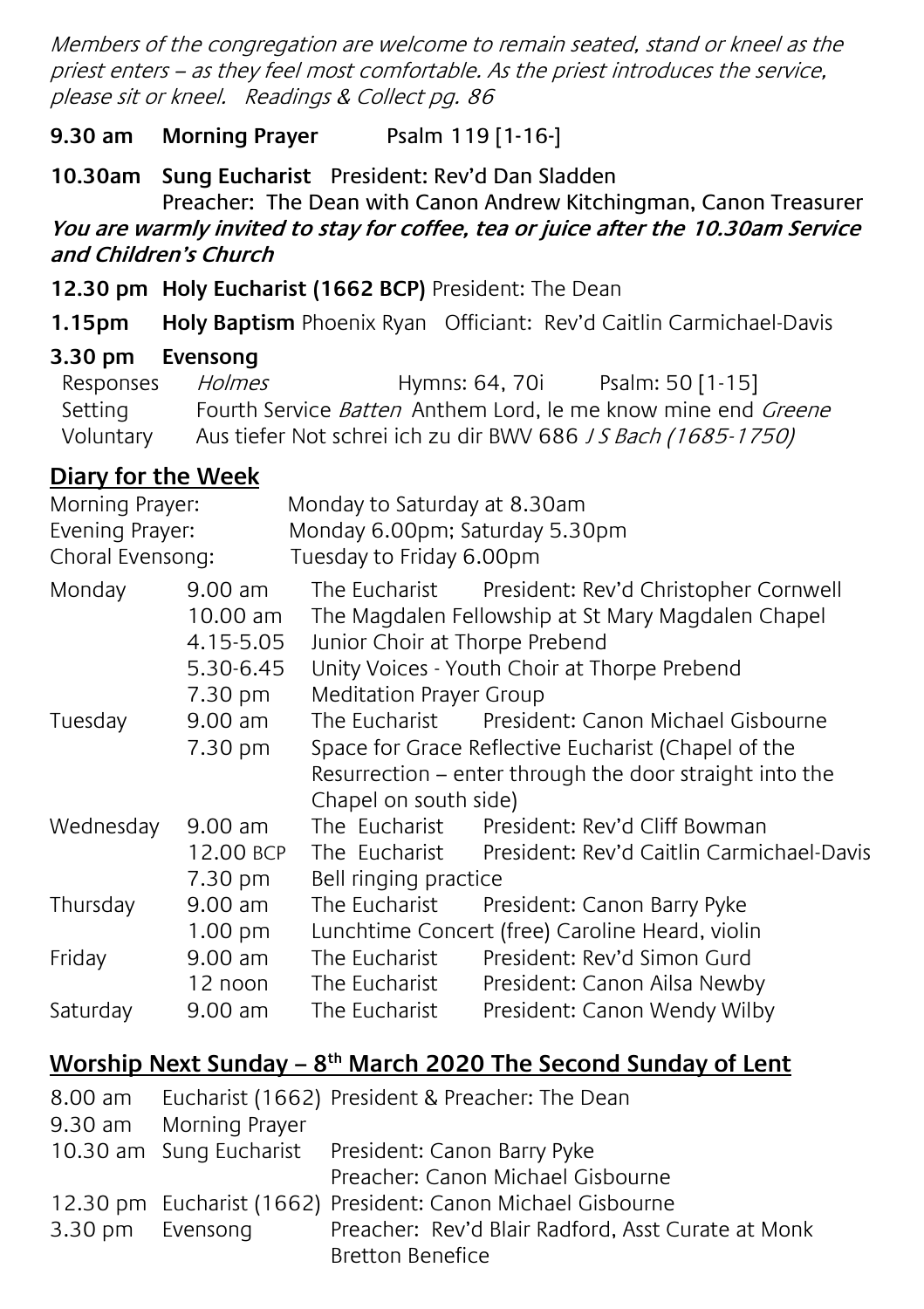

| Income 2018          | ℅              |
|----------------------|----------------|
| Donations            | 23             |
| <b>RCDC</b>          | $\overline{0}$ |
| Grants               | 33             |
| <b>Facility fees</b> | 5              |
| <b>Trading</b>       | П              |
| Investments          | 18             |